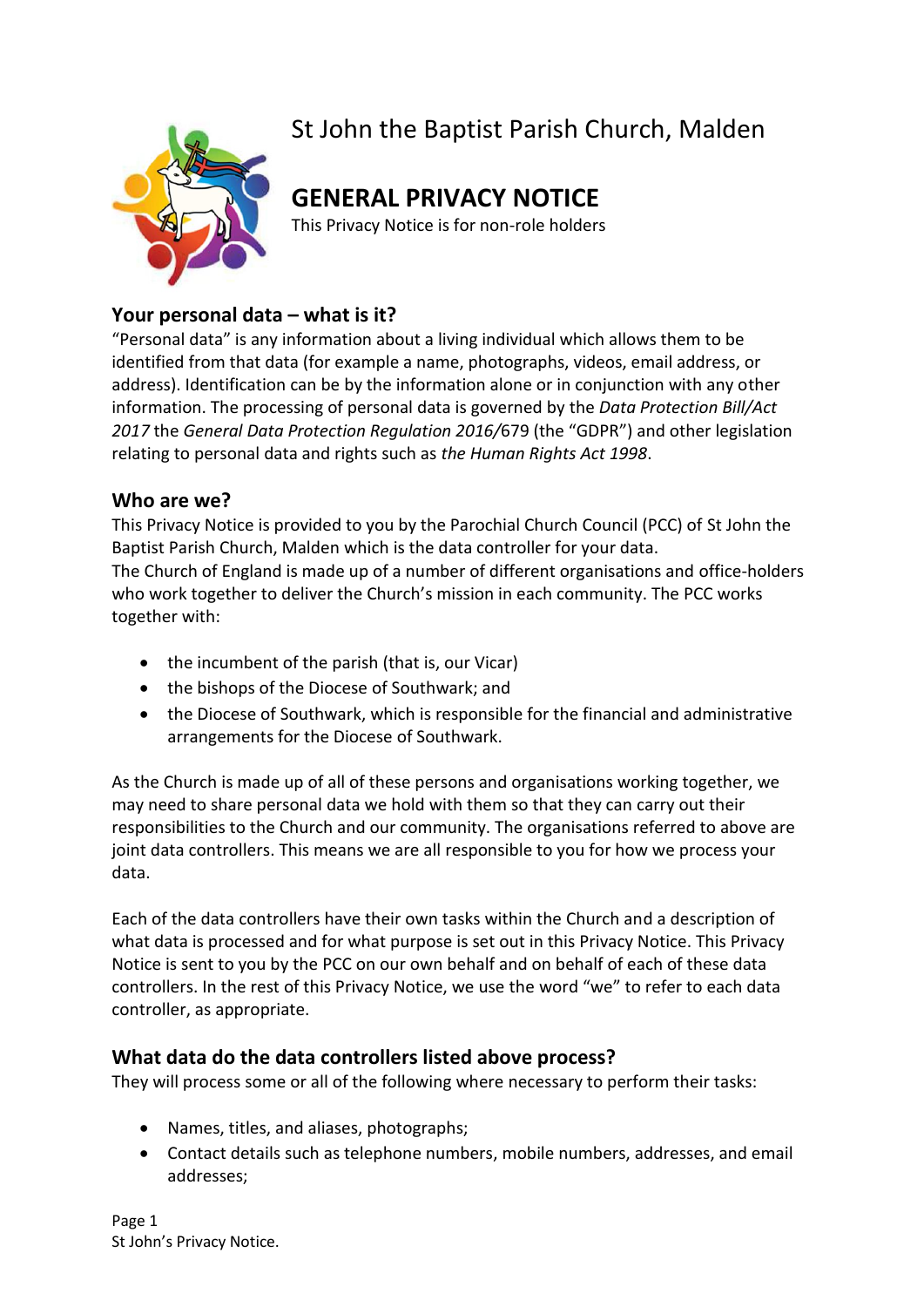- Where they are relevant to our mission, or where you provide them to us, we may process demographic information such as gender, age, date of birth, marital status, nationality, education/work histories, academic/professional qualifications, hobbies, family composition, and dependants;
- Where you make donations or pay for activities such as use of a church hall, financial identifiers such as bank account numbers, payment/transaction identifiers, policy numbers, and claim numbers;
- The data we process is likely to constitute sensitive personal data because, as a church, the fact that we process your data at all may be suggestive of your religious beliefs, but only where appropriate and necessary.
- Where you support church activities and groups, we are required to hold data relating to certification and qualification such as safeguarding, fire training, CRB/(DBS), First Aid. to ensure the safety of those who engage with the church (e.g. safeguarding, fire training, First Aid)
- Where you attend activities, groups and committees, we may record attendance and minutes of meetings.
- Where we contract and or pay you for services such as Organ Services, building maintenance, contact names, addresses, telephone numbers, financial identifiers such as bank account numbers, payment/transaction identifiers, policy numbers, and claim numbers;
- Where donate to an institution, charity, company or individual, contact names, addresses, telephone numbers, financial identifiers such as bank account numbers, payment/transaction identifiers, policy numbers

# • **How do we process your personal data?**

The data controllers will comply with their legal obligations to keep personal data up to date; to store and destroy it securely; to not collect or retain excessive amounts of data; to keep personal data secure, and to protect personal data from loss, misuse, unauthorised access and disclosure and to ensure that appropriate technical measures are in place to protect personal data.

We use your personal data for some or all of the following purposes:

- To enable us to meet all legal and statutory obligations (which include maintaining and publishing our electoral roll in accordance with the Church Representation Rules);
- To carry out comprehensive safeguarding procedures (including due diligence and complaints handling) in accordance with best safeguarding practice from time to time with the aim of ensuring that all children and adults-at-risk are provided with safe environments;
- To minister to you and provide you with pastoral and spiritual care (such as visiting you when you are gravely ill or bereaved) and to organise and perform ecclesiastical services for you, such as baptisms, confirmations, weddings and funerals;
- To deliver the Church's mission to our community, and to carry out any other voluntary or charitable activities for the benefit of the public as provided for in the constitution and statutory framework of each data controller;
- To administer the parish, deanery, archdeaconry and diocesan membership records;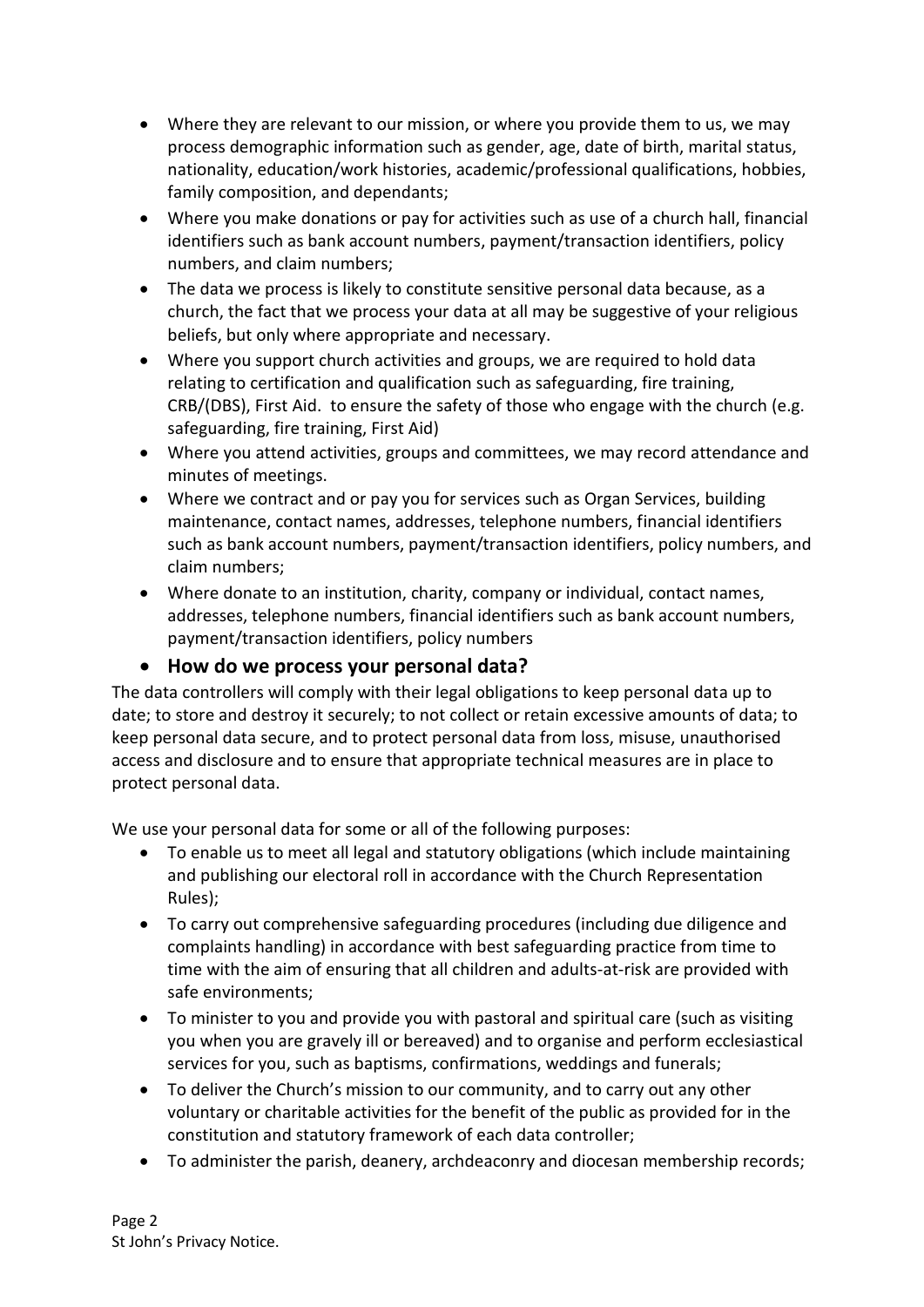- To fundraise and promote the interests of the Church and charity;
- To maintain our own accounts and records;
- To foster a congregational community through "Who's Who boards in communal church areas"
- To process a donation that you have made (including Gift Aid information);
- To seek your views or comments;
- To notify you of changes to our services, events and role holders;
- To send you communications which you have requested and that may be of interest to you. These may include information about campaigns, appeals, other fundraising activities;
- To process a grant or application for a role;
- To enable us to provide a voluntary service for the benefit of the public in a particular geographical area as specified in our constitution;
- To advertise our mission and our church via media such as the internet or parish magazine or blog to encourage, attract and engage a broader audience.
- Our processing may also include analysis of the data collected pertaining to our Parish, to better understand how we can effectively engage with our Parish and local community. (e.g. volume of communications / mails that are read by subscribers)
- To enable us to engage contractors, agents or volunteers to carry out works
- To maintain records of attendance for the purpose of Health & Safety (e.g., registers for Little Fishes and children's ministry)
- To enable us to manage and schedule ministry teams to support the regular activities of the church (e.g. duty rosters)

# **What is the legal basis for processing your personal data?**

Most of our data is processed because it is necessary for our legitimate interests, or the legitimate interests of a third party (such as another organisation in the Church of England). An example of this would be our safeguarding work to protect children and adults at risk. We will always take into account your interests, rights and freedoms.

Some of our processing is necessary for compliance with a legal obligation. For example, we are required by the Church Representation Rules to administer and publish the electoral roll, and under Canon Law to announce forthcoming weddings by means of the publication of banns.

We may also process data if it is necessary for the performance of a contract with you, or to take steps to enter into a contract. An example of this would be processing your data in connection with the hire of church and or church related facilities.

Religious organisations are also permitted to process information about your religious beliefs to administer membership or contact details.

Where your information is used other than in accordance with one of these legal bases, we will first obtain your consent to that use.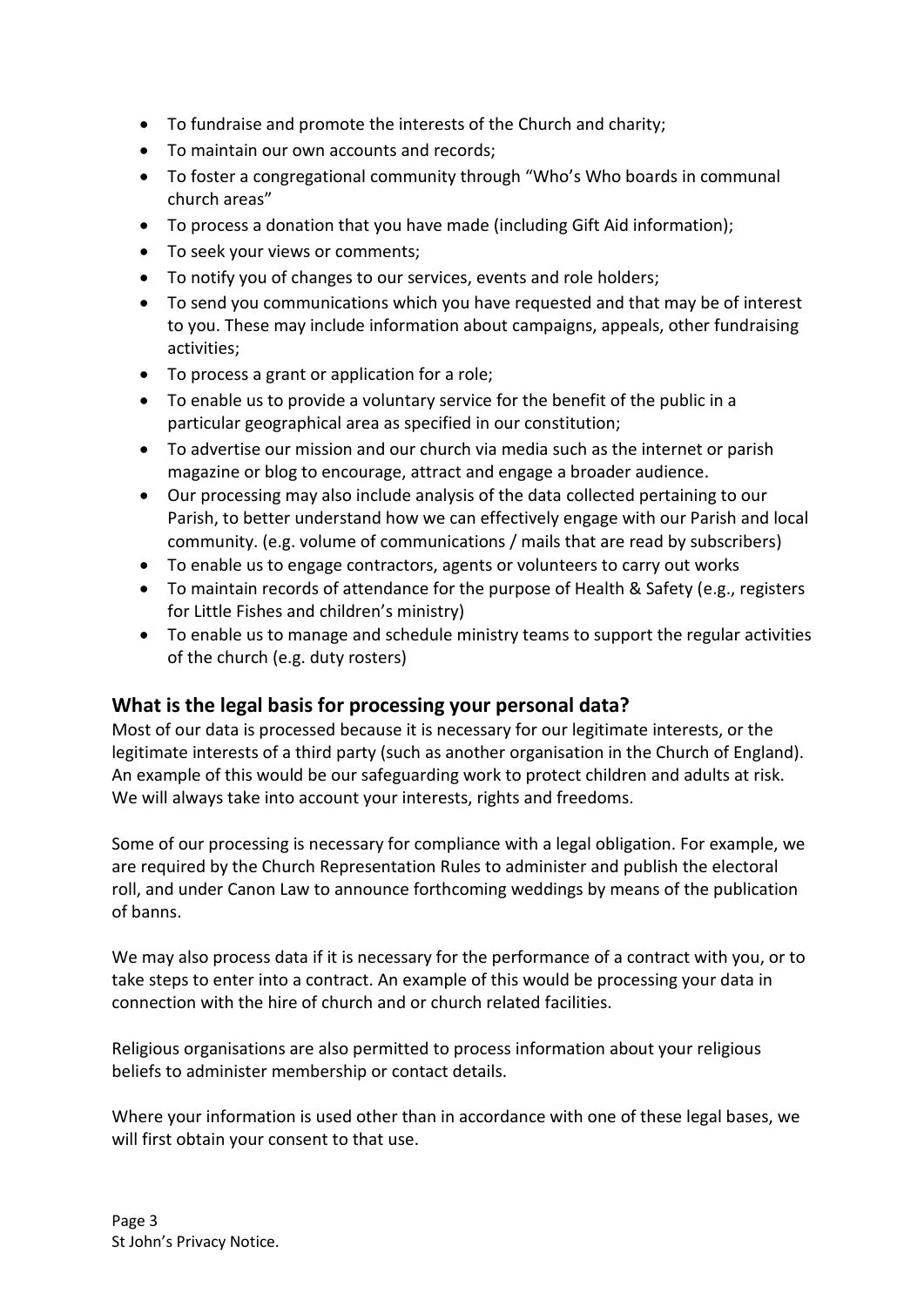# **Sharing your personal data**

Your personal data will be treated as strictly confidential. It will only be shared with third parties where it is necessary for the performance of our tasks or where you first give us your prior consent. It is likely that we will need to share your data with some or all of the following (but only where necessary):

- The appropriate bodies of the Church of England including the other data controllers;
- Our agents, officers of the parish, committees and their chairpersons authorised by and reporting to the PCC, servants and contractors. For example, we may ask a commercial provider to send out newsletters on our behalf, or to maintain our database software;
- Other clergy or lay persons nominated or licensed by the bishops of the Diocese of Southwark to support the mission of the Church in our parish. For example, our clergy are supported by our area dean and archdeacon, who may provide confidential mentoring and pastoral support. Assistant or temporary ministers, including curates, deacons, licensed lay ministers, commissioned lay ministers or persons with Bishop's Permissions may participate in our mission in support of our regular clergy;
- Other persons or organisations operating within the Diocese of Southwark including, where relevant, the Southwark Diocesan Board of Education, Southwark Cathedral and Subsidiary Bodies;
- There may be other legal entities we share data with within the Church of England who are also data controllers;
- On occasion, other churches with which we are carrying out joint events or activities.

# **How long do we keep your personal data?**

We will keep some records permanently if we are legally required to do so. We may keep some other records for an extended period of time. For example, it is current best practice to keep financial records for a minimum period of 7 years to support HMRC audits. In general, we will endeavour to keep data only for as long as we need it. This means that we may delete it when it is no longer needed. We will review data on a regular basis and data may delete it when it is no longer needed, or erased upon request.

# **Your rights and your personal data**

You have the following rights with respect to your personal data:

When exercising any of the rights listed below, in order to process your request, we may need to verify your identity for your security. In such cases we will need you to respond with proof of your identity before you can exercise these rights.

### **1. The right to access information we hold on you**

• At any point you can contact us to request the information we hold on you as well as why we have that information, who has access to the information and where we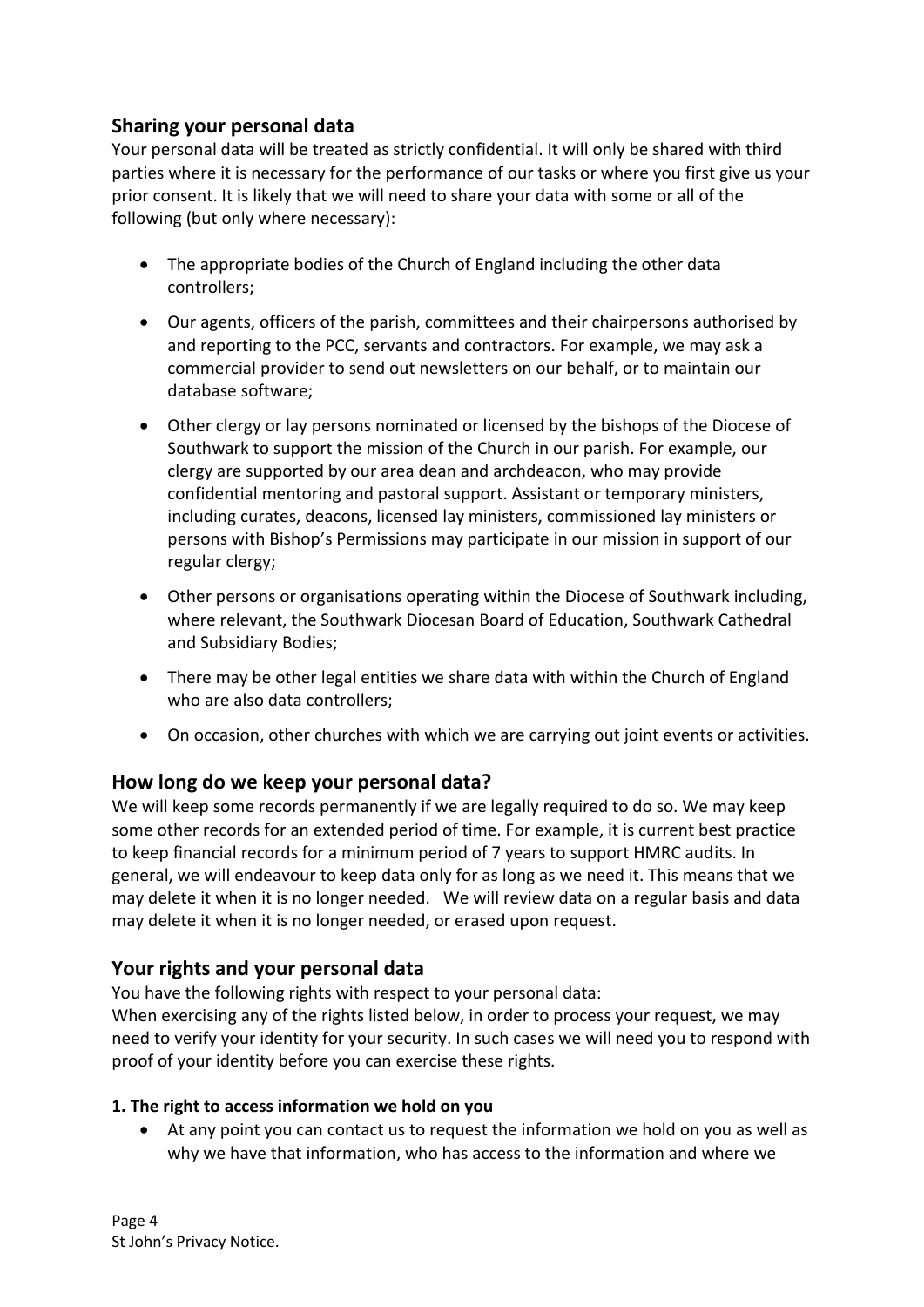obtained the information from. Once we have received your request we will respond within one month.

• There are no fees or charges for the first request but additional requests for the same data may be subject to an administrative fee.

## **2. The right to correct and update the information we hold on you**

If the data we hold on you is out of date, incomplete or incorrect, you can inform us and your data will be updated.

## **3. The right to have your information erased**

- If you feel that we should no longer be using your data or that we are illegally using your data, you can request that we erase the data we hold.
- When we receive your request we will confirm whether the data has been deleted or the reason why it cannot be deleted (for example because we need it for our legitimate interests or regulatory purpose(s)).

## **4. The right to object to processing of your data**

• You have the right to request that we stop processing your data. Upon receiving the request we will contact you and let you know if we are able to comply or if we have legitimate grounds to continue to process your data. Even after you exercise your right to object, we may continue to hold your data to comply with your other rights or to bring or defend legal claims.

### **5. The right to data portability**

• You have the right to request that we transfer some of your data to another controller. We will comply with your request, where it is feasible to do so, within one month of receiving your request.

### **6. The right to withdraw your consent to the processing at any time for any processing of data to which consent was sought.**

• You can withdraw your consent easily by telephone, email, or by post (see Contact Details below).

### **7. The right to object to the processing of personal data where applicable.**

### **8. The right to lodge a complaint with the Information Commissioner's Office.**

### **Transfer of Data Abroad**

Any electronic personal data transferred to countries or territories outside the EEA will only be placed on systems complying with measures giving equivalent protection of personal rights either through international agreements or contracts approved by the European Union. Our website is also accessible from overseas so on occasion some personal data (for example in a newsletter) may be accessed from overseas.

### **Further processing**

If we wish to use your personal data for a new purpose, not covered by this Notice, then we will provide you with a new notice explaining this new use prior to commencing the

Page 5 St John's Privacy Notice.